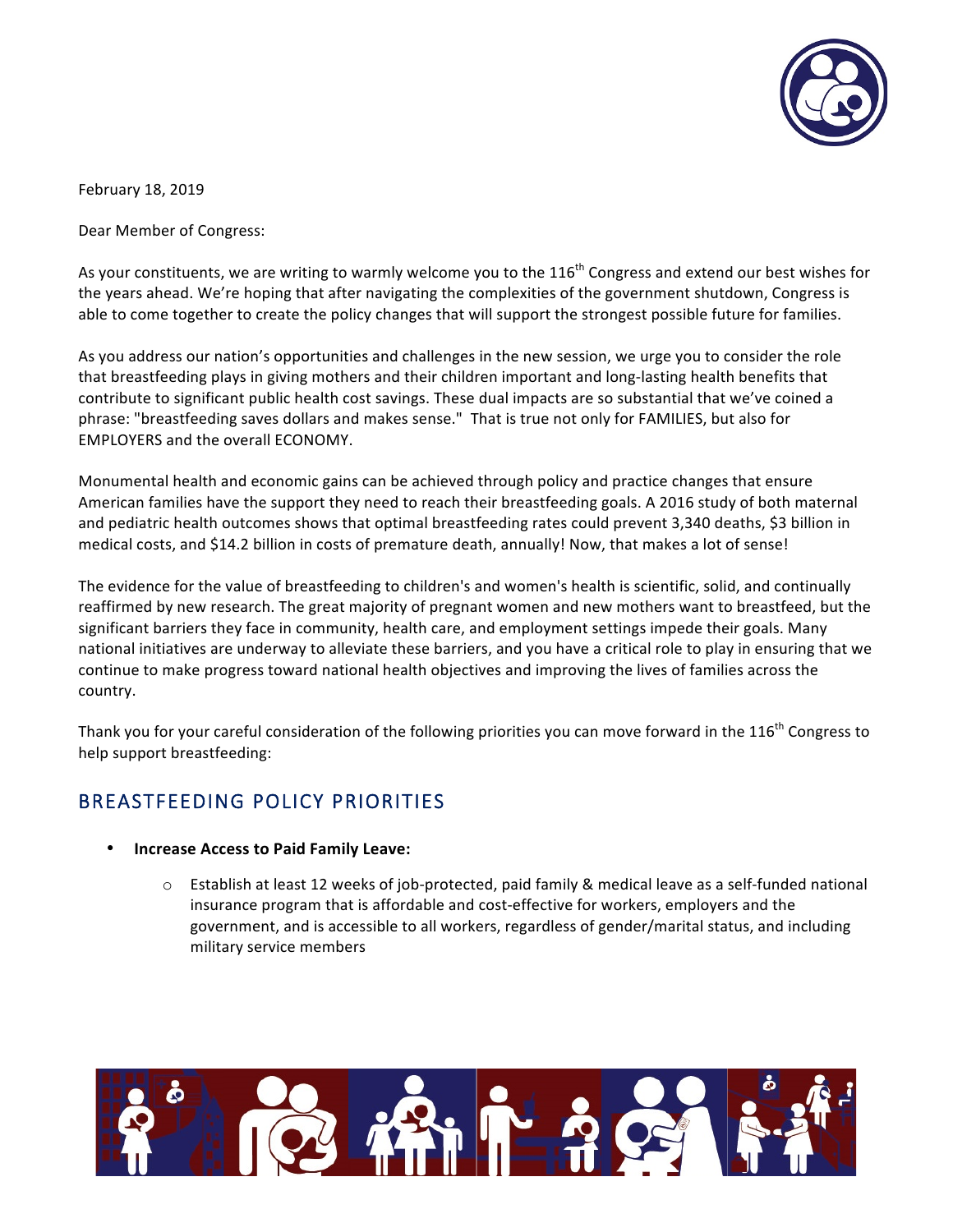## • **Maintain Health Plan Coverage of Breastfeeding Support, Supplies, and Counseling:**

 $\circ$  Maintain health plan coverage of comprehensive lactation support (including counseling, education, and equipment and supplies) during the antenatal, perinatal, and postpartum period as a preventive service without cost-sharing, including both the U.S. Preventive Services Task Force and the Women's Preventive Services mechanisms; and align Medicaid coverage to ensure equitable access to these services for all women and children

## • **Support Working Parents:**

- $\circ$  Maintain and strengthen implementation of the federal "Break Time for Nursing Mothers" law, providing hourly (nonexempt) workers with access to break time and a private space to express breast milk during the work day; and expand coverage of the law to all workers
- $\circ$  Ensure that breastfeeding mothers can't be fired or discriminated against in the workplace via passage of pregnancy accommodation/nondiscrimination legislation with explicit inclusion of lactation in the statutory language

## **Maintain Federal Funding For Breastfeeding Support Programs:**

- $\circ$  Continue and enhance funding for the Centers for Disease Control & Prevention (CDC) Breastfeeding Support Programs at \$15M/year, especially for initiatives to improve maternity care practices and increase access to peer & professional support and continuity of breastfeeding care
- $\circ$  Continue and enhance the Centers for Disease Control & Prevention (CDC) Racial and Ethnic Approaches to Community Health program to reduce racial and ethnic health disparities through local, culturally appropriate programs, and continuing support for breastfeeding as part of this program
- $\circ$  Continue and enhance the breastfeeding initiative in the U.S. Department of Agriculture, Food and Nutrition Service (FNS), Special Supplemental Nutrition Program for Women, Infants and Children (WIC), by fully funding the breastfeeding peer counselor program at the current authorized level, and increasing the future authorized level, to ensure more breastfeeding mothers receive access to this critical support

Mothers, fathers and partners, family members, communities, health care providers, employers, and researchers are committed to all of these efforts to support breastfeeding families.

Maternal and infant health outcomes in the United States lag significantly behind our peer countries. When we invest in women's, infants' and children's health, the whole nation benefits. As a member of the 116<sup>th</sup> Congress, we encourage your leadership in bringing policymakers together to improve the landscape of care for our nation's breastfeeding families. We look forward to working with you to advance these policy priorities during the upcoming session, and again, welcome!